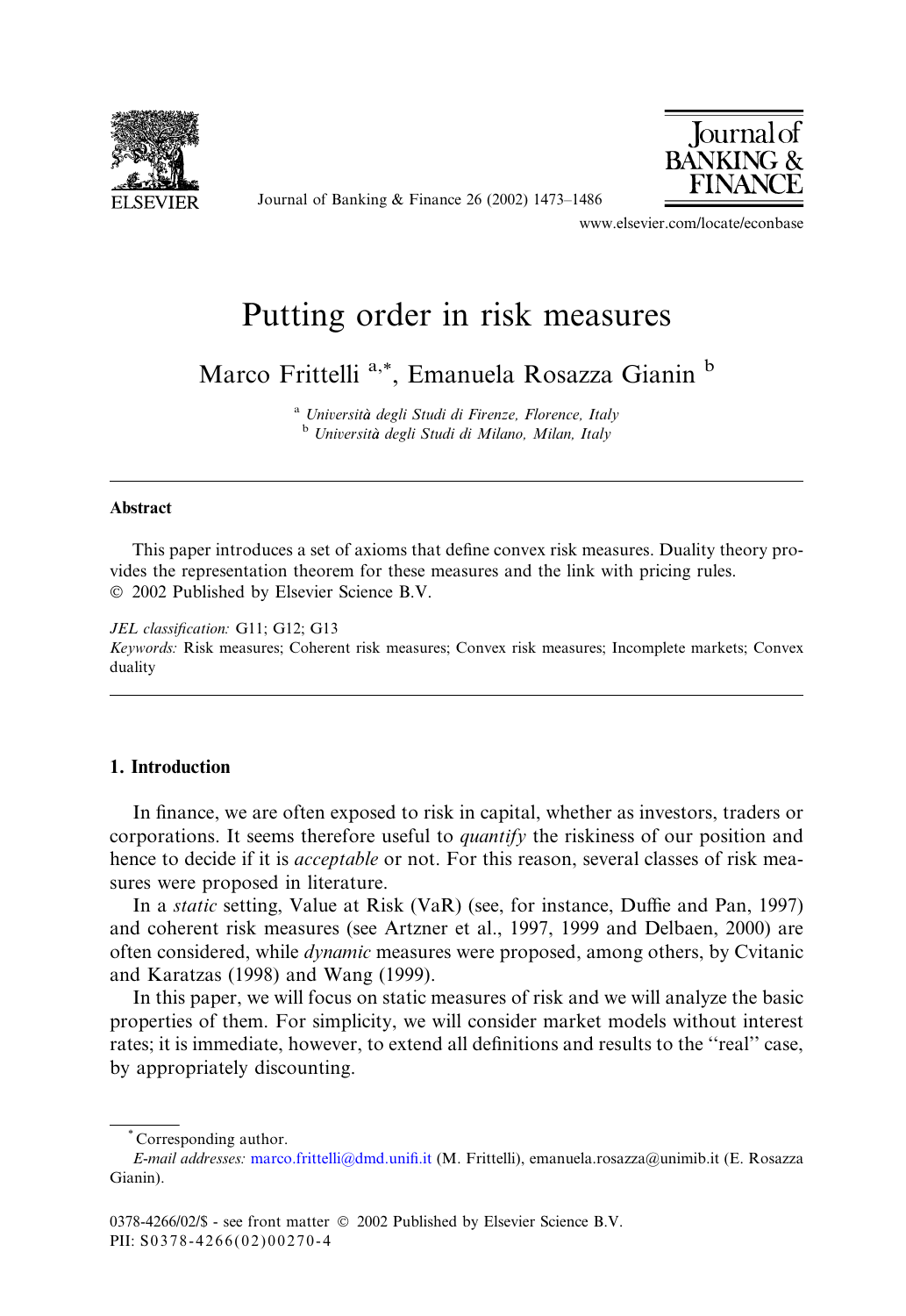One possible ''tool'' to measure risk, very popular in practice, is the VaR. If we fix in advance a future date T, VaR at the probability level  $\alpha$  (denoted by VaR<sub>a</sub>) is the opposite of the  $\alpha$  – quantile of the final net worth in T. In other words, if  $VaR_{\alpha}$ is negative, then it represents the maximal amount of money we could loose with a given probability a.

There are several criticisms to VaR in literature (see, for example, Artzner et al. (1997, 1999) and the recent paper by Frey and McNeil (2001)). First of all, we notice that VaR is a model dependent measure of risk because, by definition, it depends on the initial reference probability.

Moreover, as we will see later, it seems natural to look for a measure of risk which is ''sensitive'' to diversification, i.e. a measure which decreases when we diversify. Unfortunately, in general VaR fails to satisfy this property and, even for sums of independent risky positions, its behavior is not as we would expect.

The above criticism led Artzner et al. (1997, 1999) to introduce an axiomatic definition of coherent measures of risk in a finite probability space, later extended in general spaces by Delbaen (2000). Furthermore, they were able to show that these measures admit a particular representation.

In this paper we prove that an analogous representation still holds if we considerably weaken the axioms of coherence. We then characterize those ''representable'' risk measures.

Let X be an ordered locally convex topological vector space. The space X is interpreted as the ''habitat'' of the financial positions whose riskiness has to be quantified. We assume that X is endowed with a topology  $\tau$  for which X and its topological dual space  $X'$ , formed with all continuous linear functional on  $X$ , form a dual system. To be more concrete (but most of the results hold in an ordered locally convex TVS) in this paper we will assume that  $X = L^p(\Omega, \mathcal{F}, P)$ ,  $1 \leq p \leq +\infty$ , and  $X' \subseteq L^1(\Omega, \mathcal{F}, P)$ , where  $(\Omega, \mathcal{F}, P)$  is a probability space. For those interested mainly in finite-dimensional aspects, the only example that needs to be kept in mind is:  $X = X' = \mathbb{R}^n$ , where  $|Q| = n$  and  $\mathbb{R}^n$  is endowed with the Euclidean norm. Other examples are:  $X =$  $L^p(\Omega, \mathcal{F}, P)$  and  $X' = L^q(\Omega, \mathcal{F}, P)$  where  $p \in (1, +\infty)$ , p and q are conjugate, and  $\tau$ is the norm topology in  $L^p(\Omega, \mathcal{F}, P)$ ; or  $X = L^{\infty}(\Omega, \mathcal{F}, P)$  and  $X' = L^1(\Omega, \mathcal{F}, P)$ and  $\tau = \sigma(L^{\infty}, L^1)$ . We denote with 1 the random variable  $P - a.s.$  equal to 1, with " $\leq$ " the natural preorder on the vector space X given by inequalities that hold  $P - a.s$ . The set  $X'_{+}$  of positive continuous linear functional on X is given by

$$
X'_{+} = \{ x' \in X' \mid x'(x) \leq 0 \,\,\forall x \in X : x \leq 0 \}
$$

and

$$
\mathscr{Z} = \left\{ x' \in X'_+ : x'(\mathbf{1}) = 1 \right\}
$$

is the set of probability densities in  $X'$ . The Radon Nikodym theorem allows us to identify probability densities  $x' \in \mathcal{Z}$  with the associated probability measures P' by setting  $(dP'/dP) = x'$ . Therefore we will use indifferently

$$
x'(x) = E_P[x'x] = E_{P'}[x], \quad \text{if} \quad x' \in \mathscr{Z}.
$$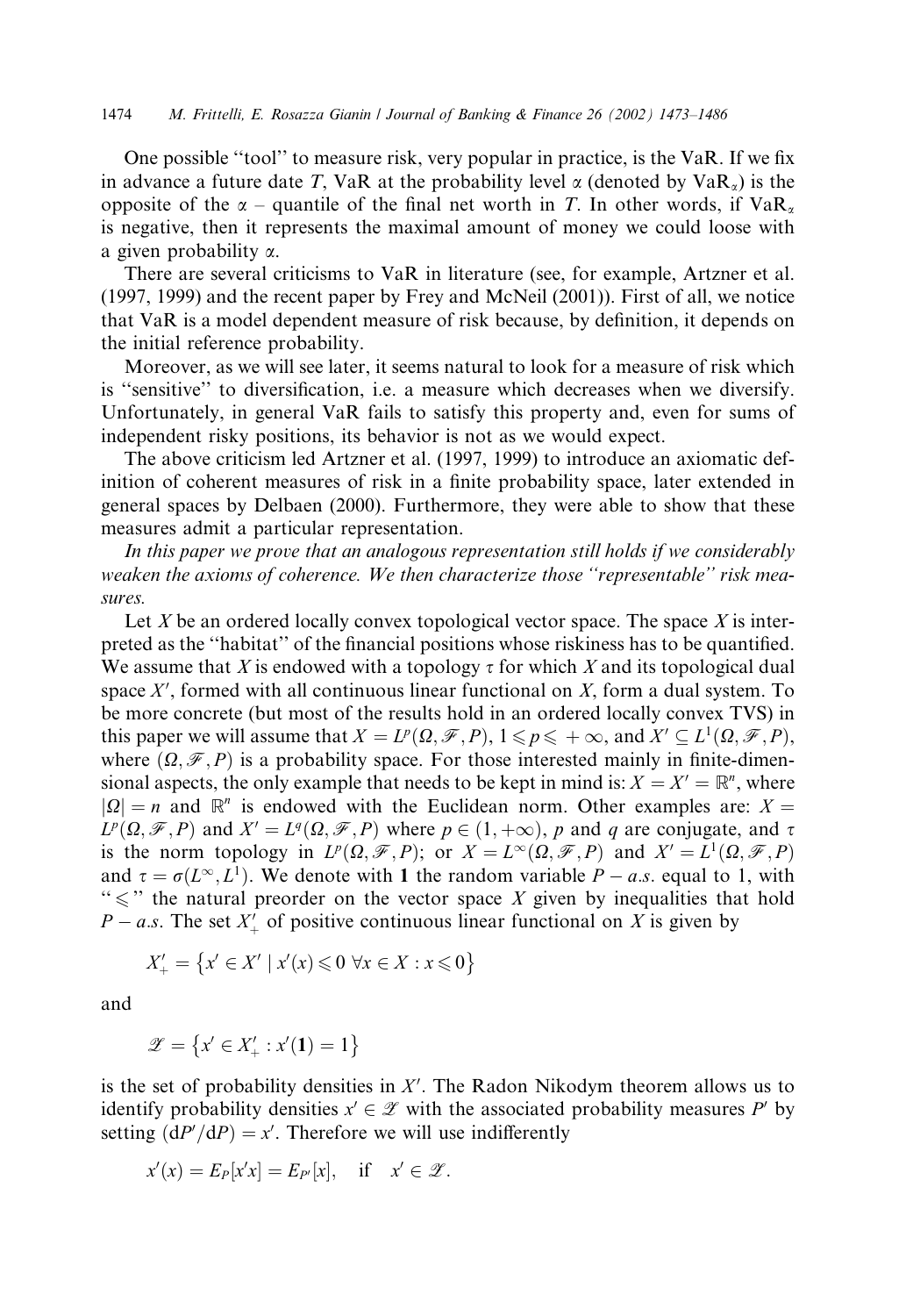A risk measure is a functional  $\rho : X \to \mathbb{R}$  satisfying certain axioms that we are going to introduce.

For the financial interpretation we recall that if  $\rho(x)$  is negative, then the position x is acceptable and  $\rho(x)$  represents the maximal amount which the investor can withdraw without changing the acceptability of x. On the other hand, if  $\rho(x)$  is positive, then x is *unacceptable* and  $\rho(x)$  represents the minimal extra cash which the investor has to add to the initial position  $x$  to make it acceptable.

For the formulation of the axioms it is more opportune to work with  $\pi(x) \triangleq \rho(-x)$ than with  $\rho(x)$ . The reason of this different "choice" of notation is that with  $\rho(-x)$ there will be the ''right'' sign in the monotonicity and translability axioms.

Throughout the paper we will often require that the following rather weak, even though basic, assumption holds true.

**Assumption A.** The functional  $\pi : X \to \mathbb{R}$  is finite valued, convex and lowersemicontinuous, i.e.,  $\pi(\alpha x + (1 - \alpha)y) \le \alpha \pi(x) + (1 - \alpha) \pi(y)$ ,  $\forall x, y \in X$ ,  $\forall \alpha \in [0, 1]$  (convexity); the set  $\{x \in X : \pi(x) \leq \alpha\}$  is closed in X for all  $\alpha \in \mathbb{R}$  (lower semi-continuity).

**Remark 1.** If  $|\Omega| = n$ ,  $X = X' = \mathbb{R}^n$ , then the assumption that  $\pi$  is convex on X already implies the continuity of  $\pi$ . Henceforth, the assumption of lower semi-continuity is superfluous if  $X = \mathbb{R}^n$  and it is relevant only for infinite dimensional spaces.

We present some plausible explanations for Assumption A.

First note that the formulations of convexity and lower semi-continuity are the same for  $\pi(x)$  or  $\rho(x) = \pi(-x)$ , i.e.,  $\pi$  is convex and lower semi-continuous iff  $\rho$  is convex and lower semi-continuous.

As we will see in Remark 8 below, under the assumption  $\pi(0) = 0$ , convexity of  $\pi$ implies that

(\*)  $\pi(\alpha x) \leq \alpha \pi(x), \quad \forall \alpha \in [0, 1], \forall x \in X;$  $(**)$   $\pi(\alpha x) \geq \alpha \pi(x), \quad \forall \alpha \geq 1, \forall x \in X.$ 

Both inequalities can be interpreted via liquidity arguments. The latter seems reasonable since, when  $\alpha$  becomes large, the whole position  $(\alpha x)$  is less liquid than  $\alpha$  singular positions x. When  $\alpha$  is small, the opposite inequality must hold for specular reasons.

Furthermore, we notice that *convexity encourages diversification of risk* with proportions of positions x and y. From the "liquidity condition"  $(*)$  and from the consideration that positions  $\alpha x$  and  $(1 - \alpha)y$  jointly taken can "offset each other", it seems natural to assume that their joint risk measure is less than or equal to the weighted sum of the positions x and y taken singularly.

The lower semi-continuity property guarantees that the limit position of a sequence (or net) of acceptable positions remains acceptable.

We present a list of (not independent) axioms for the functional  $\pi$ . We will discuss them in relation to their financial interpretation and to the representation property.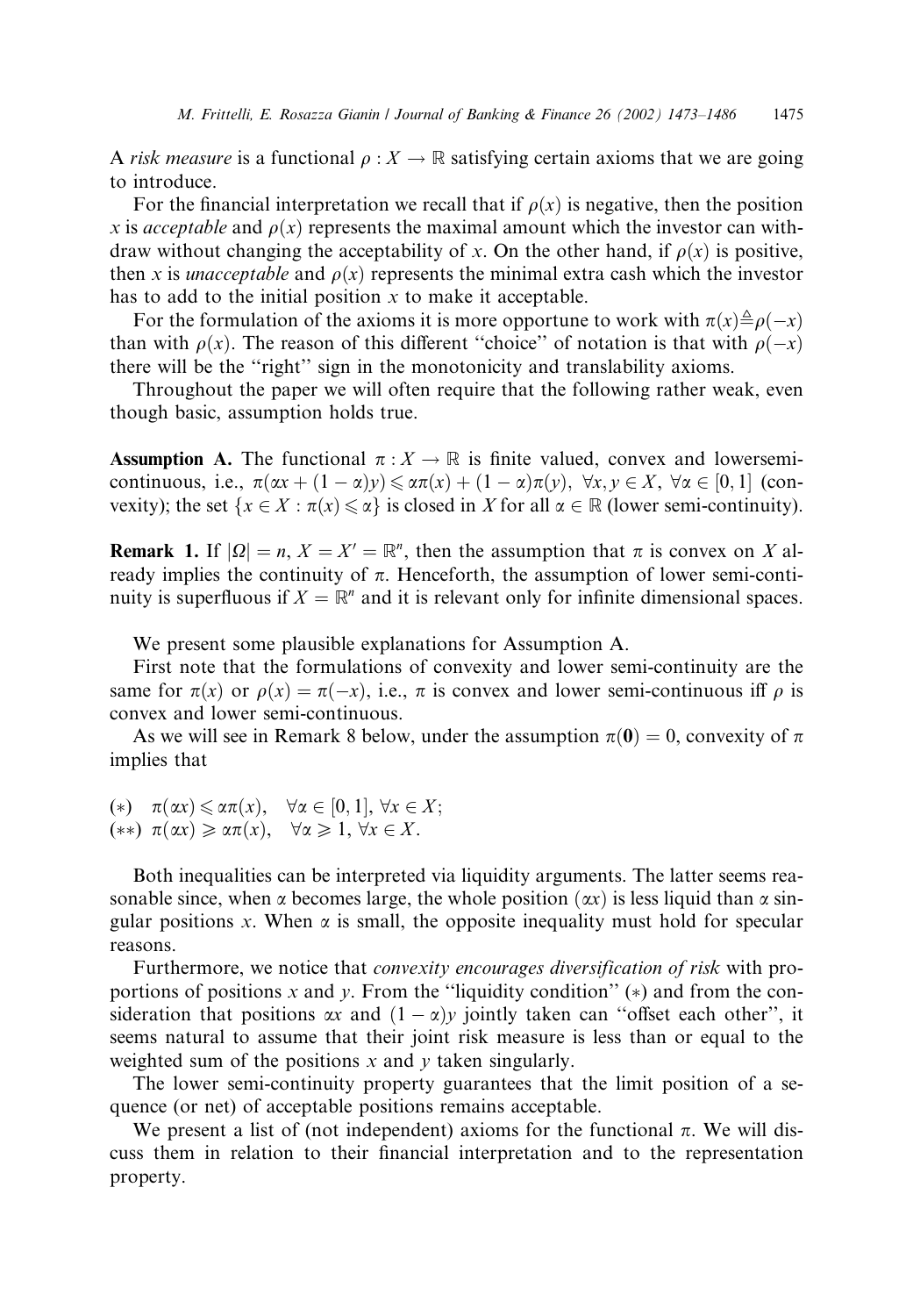# Axioms.

- (b) positivity:  $x \le 0 \Rightarrow \pi(x) \le \pi(0)$ ,  $\forall x \in X$ ;
- (b') monotonicity:  $x \leq y \Rightarrow \pi(x) \leq \pi(y)$ ,  $\forall x, y \in X$ ;
- (c)  $\pi(0) = 0;$
- (d) constancy:  $\pi(\alpha) = \alpha \quad \forall \alpha \in \mathbb{R}$ ;
- (e) sublinearity:  $\pi(ax) = a\pi(x), \quad \forall a \geqslant 0, \forall x \in X$  (positive homogeneity);  $\pi(x + y) \leq \pi(x) + \pi(y), \quad \forall x, y \in X$  (subadditivity);
- (f) normality:
	- (i)  $\pi(1) = 1;$
	- (ii)  $\pi(-1) = -1;$
- (g) translability:  $\pi(x + a) = \pi(x) + a$ ,  $\forall a \in \mathbb{R}, \forall x \in X$ .

Notice that under the Assumption A, the axioms (b) and (b') are equivalent (see Remark 8). Suppose that  $\pi : X \to \mathbb{R}$  satisfies  $\pi(\mathbf{0}) = 0$ . Then it is an easy exercise (see Remark 9) to show that which ever two axioms, among convexity subadditivity positive homogeneity, hold true then the other one also holds true. We selected the convexity axiom as the basic and most relevant one. Besides its financial interpretation suggested above, convexity alone (with lower semi-continuity) is sufficient to guarantee the representation property that we are looking for (see Theorem 5). However, if we add either the subadditivity or the positive homogeneity axiom to convexity we automatically end up into the class of sublinear risk measures, that was considered by Artzner et al. (1997) for the definition of coherent risk measures.

**Definition 2.** A functional  $\rho : X \to \mathbb{R}$  is a coherent risk measure if  $\pi(x) \triangleq \rho(-x)$  satisfies axioms (b), (e) and (g) (see Artzner et al., 1997, 1999; Delbaen, 2000).

The motivations for the axioms defining coherent risk measures are the following.

(e) Sublinearity: Subadditivity has an easy interpretation. Let us suppose that we own two positions which jointly have a positive measure of risk. Hence, we have to add extra cash to obtain a ''neutral'' position. If the subadditivity did not hold, then, in order to deposit less extra cash, it would be sufficient for us to separate in two accounts our positions. Roughly speaking, it seems reasonable to have a *discount* when we ''buy'' several positions.

We notice that subadditivity implies that  $\rho(nx) \leq n\rho(x)$  for every  $n \in \mathbb{N}$  and  $x \in X$ . The opposite inequality is imposed by the positive homogeneity axiom. However, this last axiom may not be necessary: indeed only properties  $(*)$  and  $(**)$  are supported by liquidity arguments and follow directly from convexity.

(b), (b') Monotonicity: As it seems obvious to expect, the monotonicity of  $\rho$  implies that if two final net worth are such that  $x \leq y$ , then their risk measures have to satisfy  $\rho(x) \geq \rho(y)$  (note that the opposite inequality holds, because of the financial interpretation of the risk measure and, consequently, because of the setting  $\rho(x) = \pi(-x)$ ).

(g) Translability: We notice that translability implies

 $\rho(x + \rho(x)) = \pi(-x - \pi(-x)) = \pi(-x) - \pi(-x) = 0.$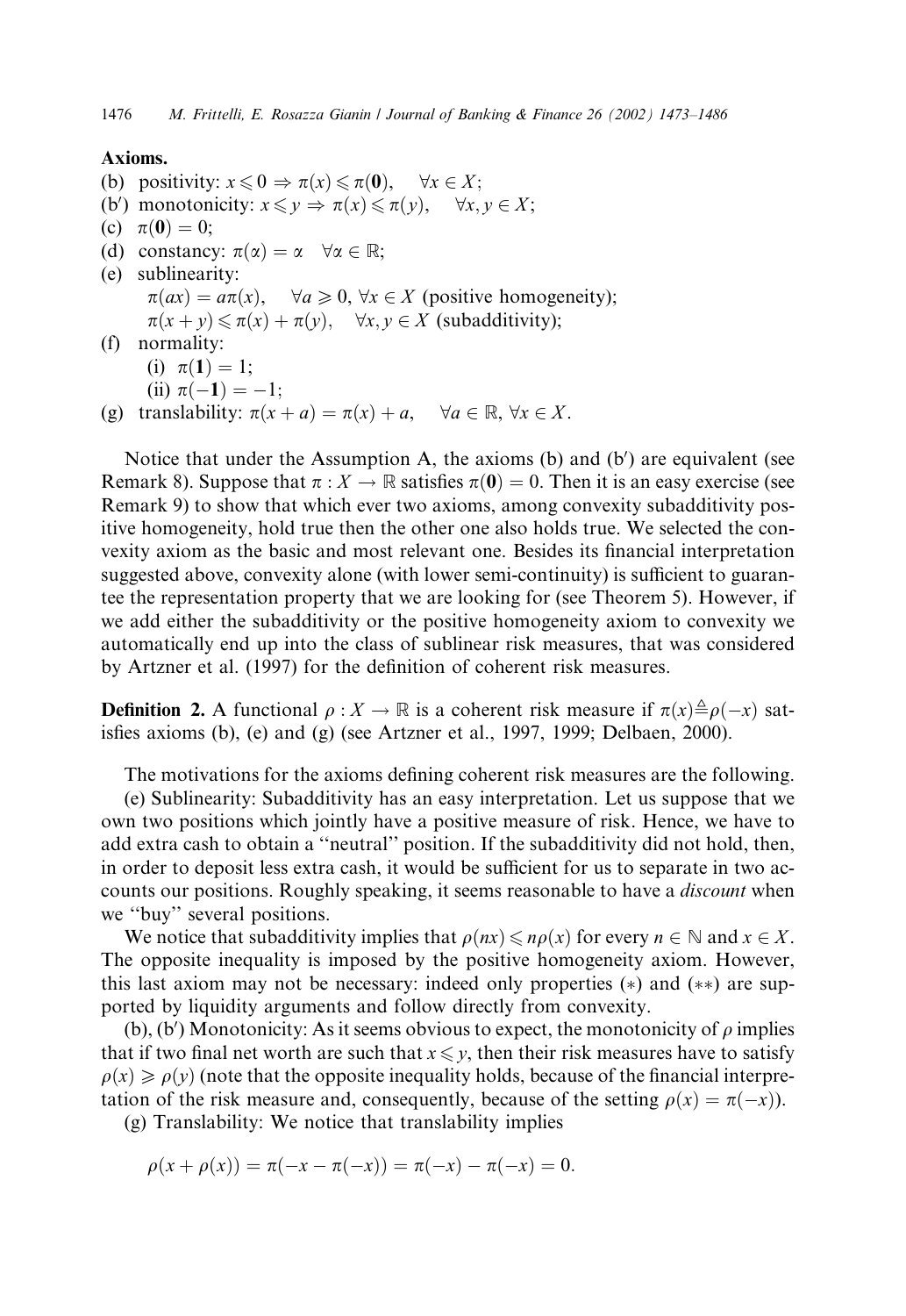That is, when we add  $\rho(x)$  to the initial position x, we obtain a "neutral" position. We will see later that the sublinearity implies that  $(d)$ ,  $(f)$  and  $(g)$  are equivalent. Of course, the financial meaning of axioms (d) and (f) is self evident.

Delbaen (2000) proved the following representation theorem of coherent risk measures.

**Theorem 3** (Theorem 2.3; Delbaen, 2000). Let  $X = L^{\infty}(\Omega, \mathcal{F}, P)$  and let  $X' =$  $ba(\Omega, \mathcal{F}, P)$  be the space of all bounded, finitely additive and P – absolutely continuous set functions defined on  $(\Omega, \mathcal{F})$ . If  $\rho : X \to \mathbb{R}$  is a coherent risk measure then there exists a convex  $\sigma(X',X)$ -closed set  $\mathscr{P} \subseteq \mathscr{Z}$  such that

$$
\rho(x) = \pi(-x) = \sup_{\mu \in \mathcal{P}} E_{\mu}[-x], \quad \forall x \in L^{\infty}.
$$
\n(1)

We notice that the previous theorem provides the characterization of coherent risk measures in terms of finitely additive functionals. By adding a continuity property (called the Fatou property) or equivalently the hypothesis that the set of acceptable positions  $\{x \in L^{\infty} : \rho(x) \leq 0\}$  is  $\sigma(L^{\infty}, L^1)$  – closed, one gets the same representation (1), where the finitely additive measures in ba are replaced by the countably additive measures, i.e.: by probability measures, and hence  $\mathscr{P} \subseteq \mathscr{Z} \subseteq L^1$  (see Theorem 3.2, Delbaen, 2000).

The financial importance of the representation above is that  $an<sub>V</sub>$  coherent risk measure  $\rho(x)$  can be obtained as the supremum of the expected loss  $E_{\mu}[-x]$  over a set  $\mathscr P$  of "generalized scenarios". Such measures generalize, for example, the Standard Portfolio Analysis of risk method, where the maximum is calculated over 14 standard scenarios and 2 ''extreme'' scenarios.

In this paper we show that the functional form of the representation above depends only on the sublinearity of the functionals, and not on the other axioms, required for the definition of a coherent risk measure, see also Frittelli (2000b) for further details. Moreover, we will show a representation theorem for the larger class of convex risk measures, which is basically the well known  $1-1$  correspondence between convex closed functions and their conjugate functions. The notion of convex risk measure was introduced by Heath (2000) for measures of risk defined on a finite set  $\Omega$ .

**Definition 4.** Let  $\pi : X \to \mathbb{R}$ . If there exist a convex function  $F : X' \to \mathbb{R} \cup \{+\infty\}$  and a non empty convex set  $\mathcal{P} \subseteq X'$  such that

$$
\pi(x) = \sup_{x' \in \mathcal{P}} \{ x'(x) - F(x') \} < +\infty \quad \forall x \in X,
$$
\n(2)

then we say that  $\pi$  is representable or that  $\rho(x) = \pi(-x)$  is a convex risk measure.

We will prove (see Corollary 7) the following

**Theorem 5.** (1) A functional  $\pi : X \to \mathbb{R}$  is representable if and only if it is convex and lower semi-continuous. (2) A functional  $\pi : X \to \mathbb{R}$  is representable with  $F = 0$  on  $\mathcal P$  if and only if it is sublinear and lower semi-continuous.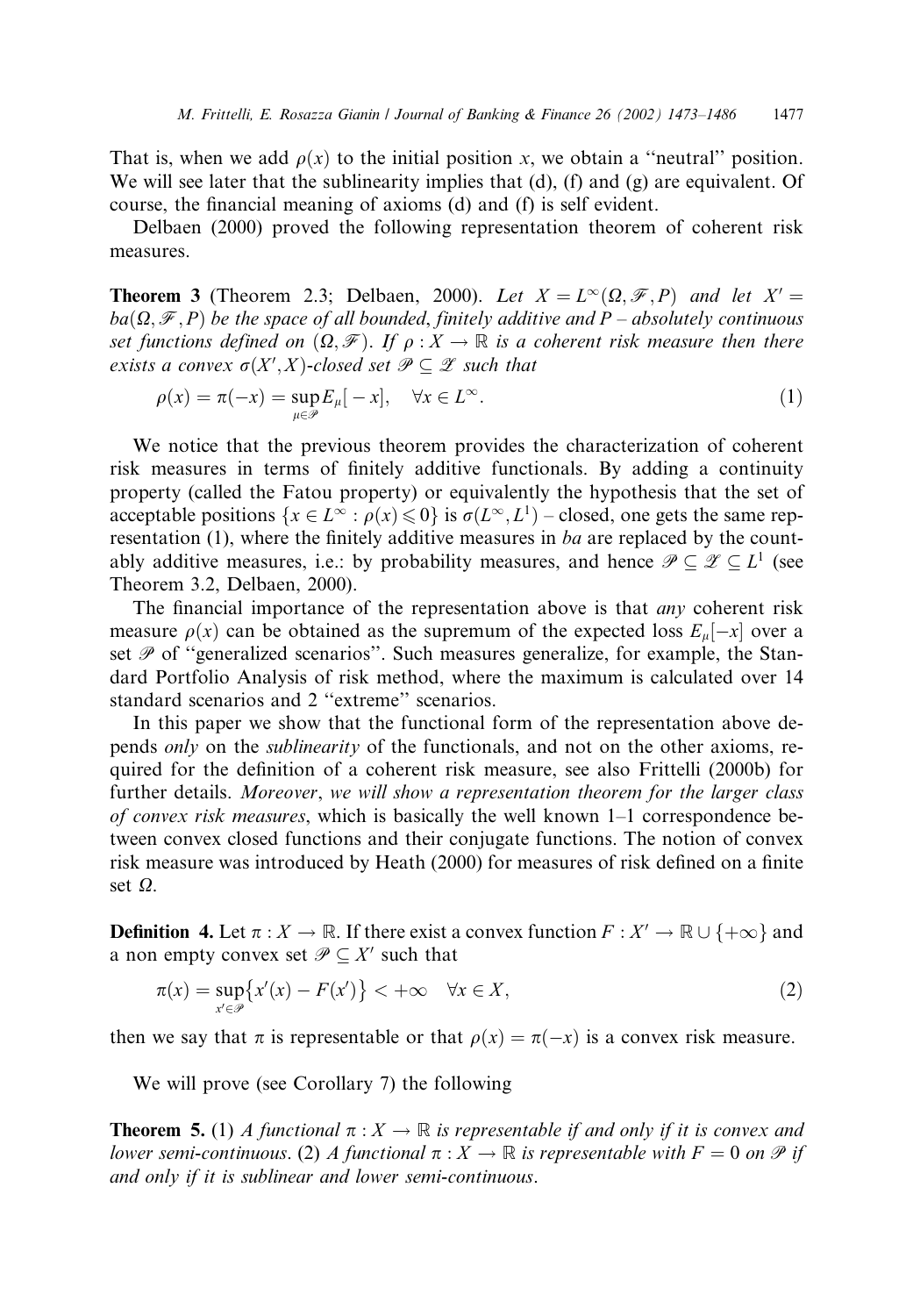1478 M. Frittelli, E. Rosazza Gianin / Journal of Banking & Finance 26 (2002) 1473–1486

For the representation of a convex risk measure, from (2) we get

$$
\rho(x) = \pi(-x) = \sup_{x' \in \mathcal{P}} \{ x'(-x) - F(x') \} < +\infty, \quad x \in X.
$$
 (3)

If we interpret F as a correction term and  $x'(-x)$  as the "expected loss", we see that  $\rho$ is the maximum ''corrected expected loss'' over a set of generalized scenarios, where the corrections depend on scenarios. Of course, the interpretation of  $x'(-x)$  as "expected loss" holds only if  $x' \in \mathcal{P} \subseteq \mathcal{Z}$ , since in this case  $x'$  can be identified with  $dP'/dP$ ,  $x'(-x) = E_{P'}[-x]$  and

$$
\rho(x) = \pi(-x) = \sup_{P' \in \mathcal{P} \subseteq \mathcal{X}} \{ E_{P'}[-x] - F(P') \}.
$$
\n(4)

We wish to stress that one can decide to impose or not other axioms in addition to convexity and lower-semi-continuity, according to what one is interested in. The assumption of these further axioms only modifies the functional F and the set  $P$  over which the supremum is taken.

In particular (see Corollary 7 and Remarks 8 and 10 for the precise statements):

- For convex lower semi-continuous functionals:
	- $\circ$  in the representation (2) we have:
		- positivity  $\Leftrightarrow \mathscr{P} \subseteq X'_{+};$
		- $\hphantom{h} \quad -\ \pi(\mathbf{0})=0 \leftrightarrow \inf_{x' \in \mathscr{P}} F(x')=0;$
		- constancy  $\leftrightarrow \mathcal{P} \subseteq \{x' \in X' : x'(\mathbf{1}) = 1\}$  and  $\inf_{x' \in \mathcal{P}} F(x') = 0;$
		- positivity and constancy  $\leftrightarrow \mathscr{P} \subseteq \mathscr{Z}$  and  $\inf_{x' \in \mathscr{P}} F(x') = 0;$
- $\circ$  if  $\pi(0) = 0$ , then the translability and the constancy axioms are equivalent.

• For sublinear lower semi-continuous functionals:

- in the representation (2) we have  $F = 0$  on  $\mathscr P$  and:
	- positivity  $\leftrightarrow \mathscr{P} \subseteq X'_{+};$
	- positivity and translability  $\leftrightarrow \mathscr{P} \subseteq \mathscr{Z}$  (this is exactly the case of coherent risk measures; see Eq. (4), where  $F = 0$  on  $\mathcal{P}$ );
- $\circ$  the translability, the constancy and the normality axioms are all equivalent.

The functional representation in Eq. (4) suggests an interesting link between nonlinear pricing functionals in incomplete markets and risk measures. From this comparison we will also show two examples: the first is a class of convex risk measures that are not sublinear and the second consists of a class of sublinear risk measures that are not coherent.

It is well known that in incomplete market models it is convenient to embed the contingent claim pricing theory in a utility maximization framework. We will briefly mention the notion of the dynamic certainty equivalent, introduced by Frittelli (2000a), which defines, for each claim  $x \in X = L^{\infty}$ , a price compatible with the no arbitrage principle and with the preferences of the investor. For unexplained notations and concepts one may consult Frittelli (2000a). We will consider a stochastic incomplete model of a security market with no arbitrage opportunities. Henceforth, the set  $M \subseteq \mathcal{Z}$  of martingale probability measures absolutely continuous with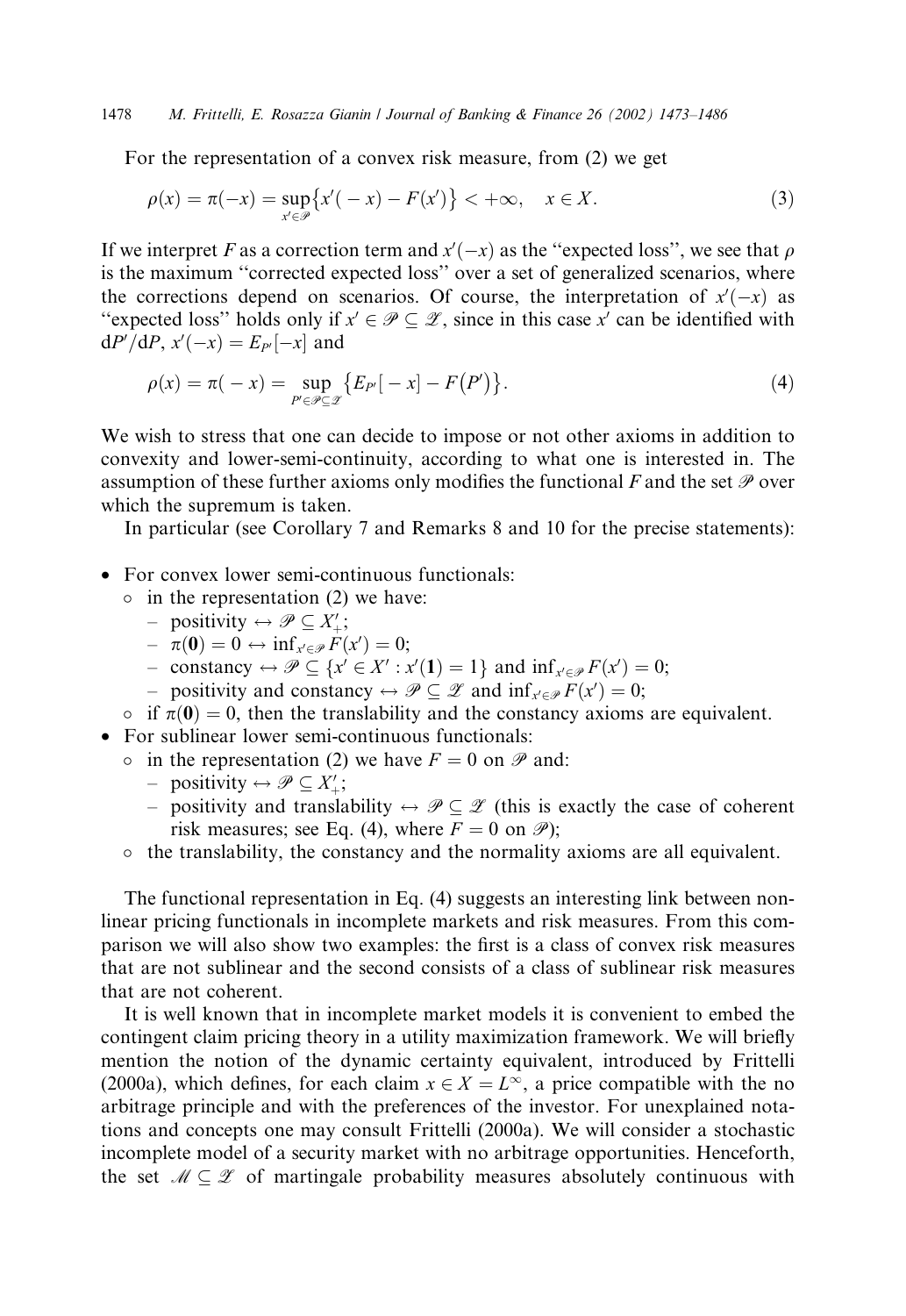respect to  $P$  is not empty and has an infinite number of elements (as usual we identify  $x' \in \mathscr{Z}$  with the probability P' such that  $x' = dP'/dP$ ).

For each, possibly non attainable, claim  $x \in X$  there is an interval of prices that are compatible with the absence of arbitrage. The maximum price  $\hat{x} \in \mathbb{R}$  in this interval (which also corresponds to the super replication price of  $x$ ), is given by

$$
\widehat{x} = \sup \{ E_{P'}[x] \mid P' \in \mathcal{M} \}.
$$

An agent may buy claims and/or invest in the security market with the objective of maximizing the expected utility from terminal wealth. If  $x_0 \in \mathbb{R}$  is the initial endowment, the agent can buy any claim  $z \in X$  having maximum price  $\hat{z} \in \mathbb{R}$  less than or equal to  $x_0$ . If u is a concave increasing utility function, then the maximum attainable utility from  $x_0 \in \mathbb{R}$  is given by

$$
U_0(x_0) \triangleq \sup \{ E_P[u(z)] \mid z \in X, E_{P'}[z] \leq x_0 \quad \forall P' \in \mathcal{M} \}.
$$

Analogously, we may define the function  $U : X \to \mathbb{R} \cup \{+\infty\}$ 

$$
U(x) \triangleq \sup \{ E_P[u(z)] | z \in X, E_{P'}[z] \leq E_{P'}[x] \quad \forall P' \in \mathcal{M} \},
$$

which represents the maximum attainable utility from the claim  $x \in X$ . Then the dynamic certainty equivalent  $\mathbb{E}(x)$  of  $x \in X$  is defined as the real number  $x_0$  satisfying the equation

$$
U_0(x_0)=U(x).
$$

Many results, regarding the existence, the uniqueness, the interpretation and the characterization of  $E(x)$  can be found in Frittelli (2000a). Here we only mention two cases which will provide the examples mentioned above.

First, consider the exponential utility function  $u(y) = -e^{-y}$ . Then the dynamic certainty equivalent  $E(x)$  can be computed by the formula

$$
\mathbb{E}(x) = \inf_{P' \in \mathcal{M}} \{ E_{P'}[x] + H(P', P) \} - \inf_{P' \in \mathcal{M}} H(P', P), \quad x \in X,
$$
 (5)

where  $H$  is the *Relative Entropy* defined by

$$
H(P', P)^{\underline{\triangle}} E_P \left[ \frac{\mathrm{d}P'}{\mathrm{d}P} \ln \left( \frac{\mathrm{d}P'}{\mathrm{d}P} \right) \right], \quad \text{for } P' \ll P.
$$

 $H(P', P)$  is, more or less, the conjugate  $U^*$  of the function U (for details and precise formulation see Frittelli, 2000a).

Defining  $\rho(x) \triangleq - \mathbb{E}(x)$  we deduce from (5):

$$
\rho(x) = \sup_{P' \in \mathcal{M}} \{ E_{P'}[-x] - H(P', P) \} + \inf_{P' \in \mathcal{M}} H(P', P) \n= \sup_{P' \in \mathcal{M}} \{ E_{P'}[-x] - F(P') \},
$$
\n(6)

where  $F: L^1 \to \mathbb{R} \cup \{+\infty\}$ , given by

$$
F(x') = E_P[x' \ln(x')] - \inf_{x' \in \mathcal{M}} E_P[x' \ln(x')], \quad x' = \frac{dP'}{dP},\tag{7}
$$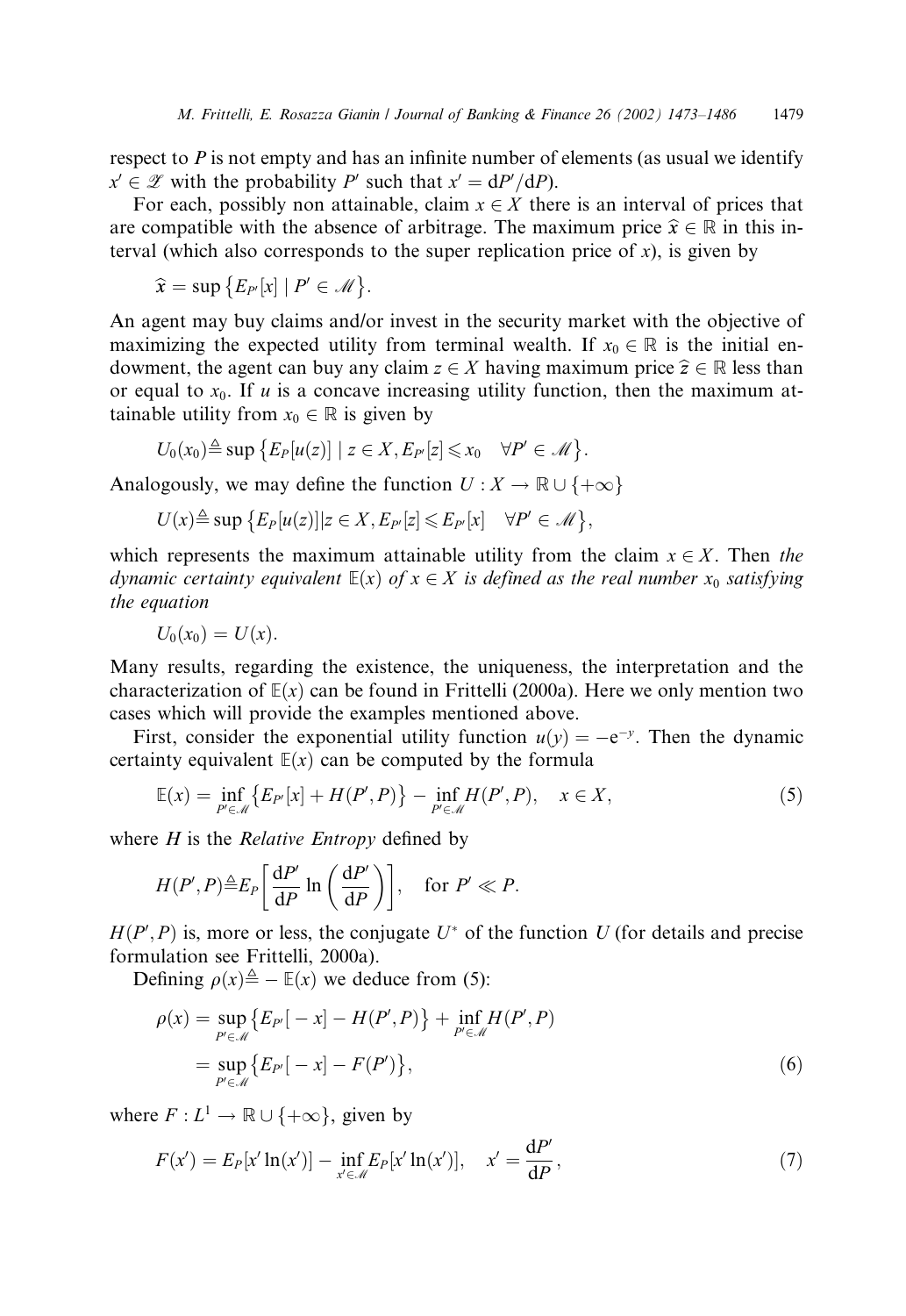is convex and satisfies  $\inf_{x' \in \mathcal{M}} F(x') = 0$ . Letting  $\mathcal{P} \triangleq \mathcal{M} \subseteq \mathcal{Z}$  and comparing (4) and (6) we see that  $\pi(x) \triangleq \rho(-x)$  is a representable (convex and not in general sublinear) functional which satisfies the positivity and constancy axioms ( $\mathcal{P} \subseteq \mathcal{Z}$  and  $\inf_{x' \in \mathcal{P}} F(x') = 0.$ 

Furthermore, from Eqs. (6) and (7) we see that the functional  $F$  is, except for a constant, equal to  $H(P', P)$ , the conjugate of U.

This suggests that in the representation (4) of a given convex risk measure with  $\mathscr{P} \subseteq \mathscr{Z}$ , the correction term F could be determined by the preferences of the investor, while the set  $P$  of possible scenarios could be exogenously determined, for example by some regulatory institution or by the market itself, as in the case of the set of martingale measures.

It was also shown, in Bellini and Frittelli (2002) and in Delbaen et al. (2000), that the problem of maximizing the expected exponential utility, from the terminal wealth and a certain given claim  $x \in X$ , can be expressed, via duality, as the maximization over the set of martingale measures of the expected value of the claim  $x$ , minus an entropic penalty term. This is also the interpretation of the last term in Eq. (6), except for the algebraic sign of the claim  $x$ , that depends on the interpretation of  $x$  as a loss or as a profit.

The other case of interest is when the utility function  $u$  belongs to the power HARA class or is the logarithmic utility. In these cases, it was shown in Frittelli (2000a) that the dynamic certainty equivalent (defined only for  $x \in X_+$ ) is given by

$$
\mathbb{E}(x) = \inf_{P' \in \mathcal{M}} \left\{ G_u(P') E_{P'}[x] \right\},\tag{8}
$$

where  $G_u : \mathcal{M} \to \mathbb{R}$  satisfies

$$
\inf_{P' \in \mathcal{M}} G_u(P') = 1 \tag{9}
$$

and it depends on the utility u through the conjugate of the function U.

Let  $\mathcal{P} \triangleq \{x' \in X'_+ : x' = (dP'/dP)G_u(P'), \text{ for } P' \in \mathcal{M}\}\$ and define, for  $x \in X$ ,  $\rho(x) \triangleq - \mathbb{E}(x)$ . Then we have from (8):

$$
\rho(x) = \sup_{x' \in \mathcal{P}} \{x'(-x)\}.
$$
\n(10)

Comparing (3) and (10) with  $F = 0$  on  $\mathcal{P}$ , we see that  $\pi(x) \triangleq \rho(-x)$  is a representable sublinear functional which satisfies the positivity axiom ( $\mathscr{P} \subseteq X'_{+}$ ), but not the translability axiom (g), or equivalently the normality axiom (f). Indeed, from (8) and (9) we see that  $\pi(x) = -\mathbb{E}(-x)$  only satisfies the normality axiom (f) (ii)  $\pi(-1) = -1$ , but not also (f) (i)  $\pi(1) = 1$ . Therefore,  $\rho(x) = \pi(-x) = -\mathbb{E}(x)$  is not a coherent risk measure.

From the definition of  $\mathbb{E}(x)$  it is not possible to guarantee that  $\sup_{P' \in \mathcal{M}} G_u(P') = 1$ . This latter condition, equivalent to  $\pi(1) = 1$ , together with (9) would imply  $G_u(P') \equiv 1$  and henceforth the coherence of  $\rho$ . The factor  $G_u$  can be seen as a dilation or a squeeze of a coherent risk measure. The same remarks, made for the exponential utility, in relation to the interpretation of F, hold for the factor  $G_u$ , since also  $G_u$ is determined by the preferences of the investors.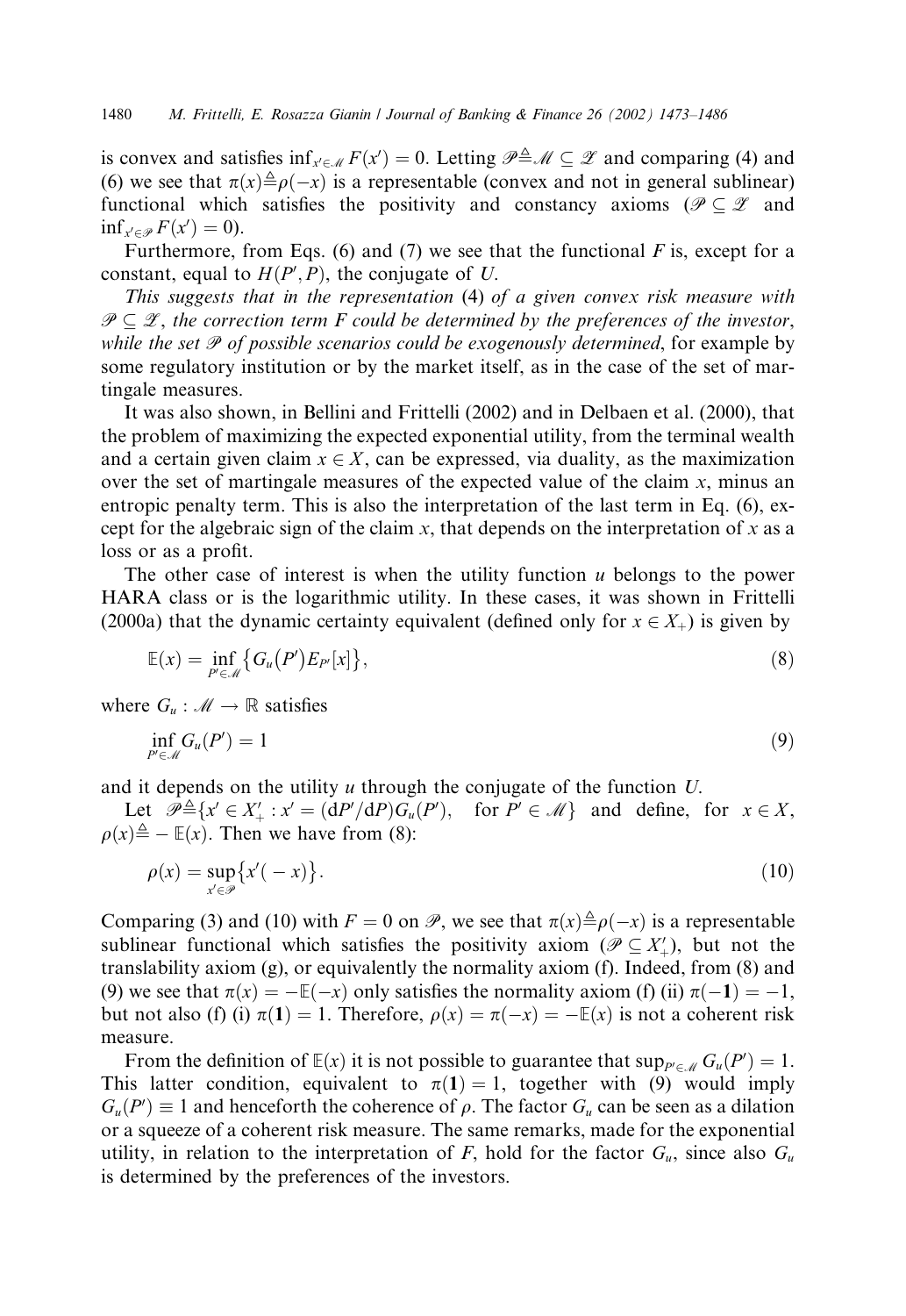Another example of a convex risk measure, can be found in the recent work of Carr et al. (2001), where the notion of an acceptable position is based on a finite number of inequalities determined by a finite number of probability measures and constants, called ''floors''. From their definition of acceptability it can be deduced that a position  $x$  is acceptable if

$$
\sup_{i=1,\dots,m} \{ E_{P_i}[-x] + f_i \} \leqslant 0,
$$
\n(11)

where the  $P_i$  could be either valuation measures (used for pricing) or stress ones, and the floors  $f_i$  are real numbers such that  $f_i = 0$ , if  $P_i$  is a valuation measure, and  $f_i \le 0$ , if  $P_i$  is a stress one.

We have already seen that if  $\pi(\mathbf{0}) = 0$  then we have  $\inf_{x' \in \mathcal{P}} F(x') = 0$ , in the representation (2) of  $\pi$ . Therefore, by setting  $F(P_i) \triangleq -f_i \geq 0$ , we notice that ( $\circ$ ) is a particular case of (4) and that the floors in  $\circ$  have the same role as  $-F$  in (4).

Finally we recall that there are notable links between coherent risk measures, convex games, distorted probabilities, Choquet integral representation and insurance prices; the interested reader can find the definitions and results about convex games in Delbaen (1974, 2000) and Schmeidler (1972); about Choquet integration and insurance prices in Wang et al. (1997) and in Artzner (1999); about risk measures and insurance premium principles in Landsman and Sherris (2001).

Delbaen (2000) showed that, if  $v : \mathscr{F} \to \mathbb{R}_+$  is a convex game such that  $v(\Omega) = 1$ and if  $\mathscr{C}(v) \subset ba(\Omega, \mathscr{F}, P)$  stands for the core of v, then

$$
\rho(x) = \sup_{\mu \in \mathscr{C}(v)} E_{\mu}[-x]
$$
\n(12)

is a coherent risk measure. Viceversa, such a measure  $\rho$  comes from a convex game if and only if it satisfies a comonotonicity axiom.

Furthermore, from this representation, it follows that coherent risk measures are strongly linked with the insurance prices proposed by Wang et al. (1997). It could be interesting to weaken some of the axioms, without loosing the representation property, as we have done for coherent risk measures.

After having submitted the paper, we become aware of the preprint by Follmer and Schied (2001) that also discusses the representation property of convex measures of risk and provides many relevant results, some which are quite similar to ours.

## 2. Representation of convex risk measures

The representation of the functional satisfying Assumption A is an immediate consequence of duality theory. Recall that the conjugate  $f^*$  and the biconjugate  $f^{**}$  of a convex function  $f: X \to \mathbb{R} \cup \{+\infty\}$  are given by:

$$
f^*: X' \to \mathbb{R} \cup \{ +\infty \}, f^*(x') \triangleq \sup_{x \in X} \{ x'(x) - f(x) \},
$$
  

$$
f^{**}: X \to \mathbb{R} \cup \{ +\infty \}, f^{**}(x) \triangleq \sup_{x' \in X'} \{ x'(x) - f^*(x') \}.
$$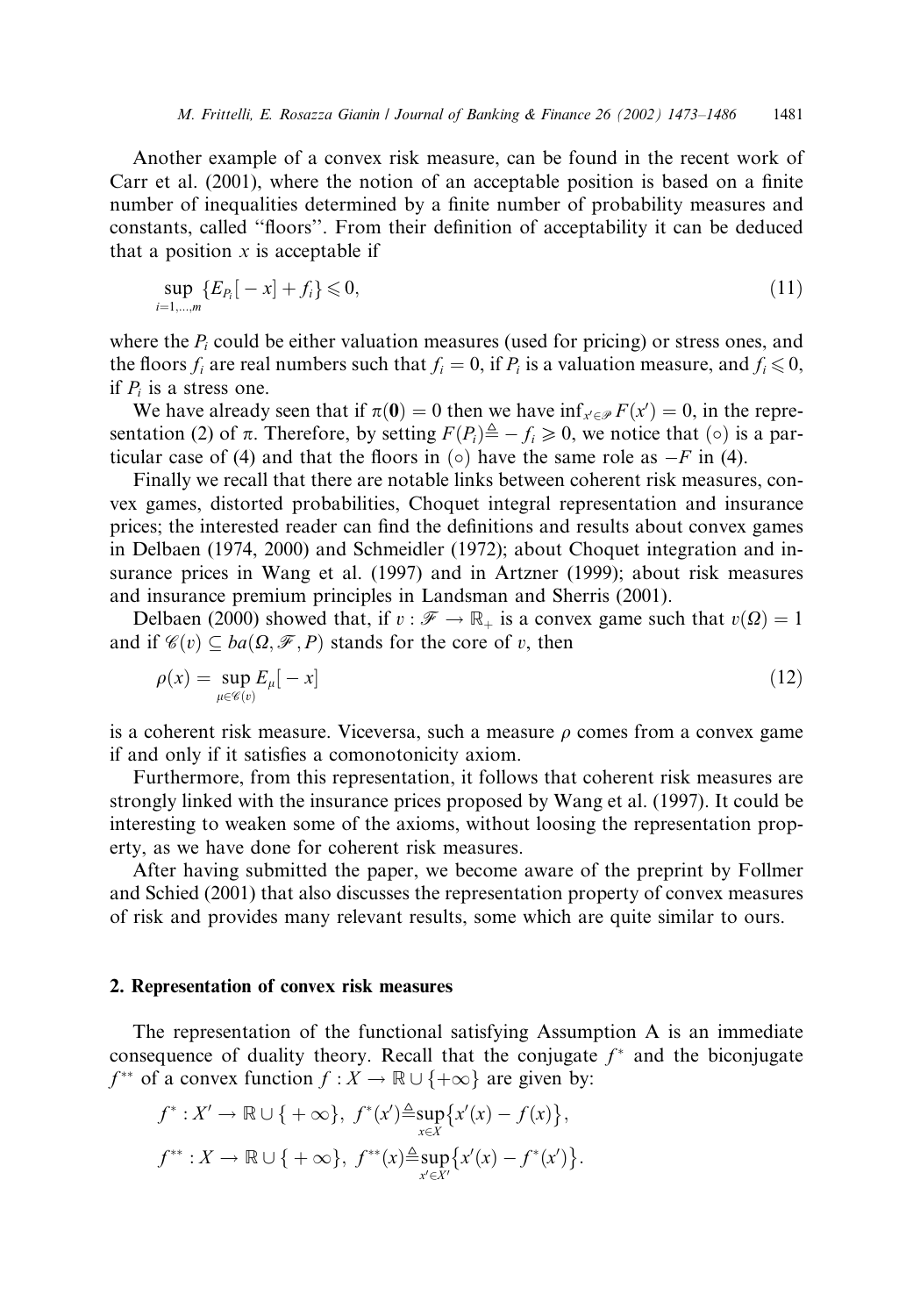The following theorem is the well known 1–1 correspondence between closed convex functions  $\pi$  on X and closed convex function  $\pi^*$  on X'. The proof can be found, for example, in Rockafellar (1974) Theorem 5.

**Theorem 6.** If  $\pi$  satisfies Assumption A then

$$
\pi = \pi^{**}, \quad i.e., \quad \pi(x) = \sup_{x' \in X'} \{x'(x) - \pi^*(x')\}.
$$
 (13)

## Corollary 7.

- (i)  $\pi$  satisfies Assumption A iff  $\pi$  is representable.
- (ii)  $\pi$  satisfies Assumption A and (b) iff  $\pi$  is representable and  $\mathscr{P} \subseteq X'_{+}$ .
- (iii)  $\pi$  satisfies Assumption A and (c) iff  $\pi$  is representable and  $\inf_{x' \in \mathcal{P}} F(x') = 0$ .
- (iv)  $\pi$  satisfies Assumption A and (d) iff  $\pi$  is representable,  $\mathcal{P} \subseteq \{x' \in X' : x'(\mathbf{1}) = 1\}$ and  $\inf_{x' \in \mathcal{P}} F(x') = 0$ .
- (v)  $\pi$  satisfies Assumption A, (b), (d) iff  $\pi$  is representable,  $\mathcal{P} \subseteq \mathcal{Z}$  and  $\inf_{x' \in \mathcal{P}} F(x') = 0.$
- (vi) if in Assumption A the convexity axiom is replaced by the stronger axiom  $(e)$  (sublinearity), then in any of the above items  $(i)$ ,  $(ii)$ ,  $(iii)$ ,  $(iv)$  or  $(v)$  the representation of  $\pi$  given in (2) holds with  $F(x') = 0 \ \forall x' \in \mathcal{P}$ .

**Proof.** As a preliminary observation note that if  $\pi$  is representable then it is finite valued and convex on X and, since  $\mathcal{P} \subseteq X'$ , lower semi-continuous; so Assumption A holds true.

(i) Theorem 6 implies that

$$
-\infty < \pi(x) = \sup_{x' \in X'} \{x'(x) - \pi^*(x')\} = \sup_{x' \in X': \pi^*(x') < +\infty} \{x'(x) - \pi^*(x')\},\tag{14}
$$

and (2) holds with  $F = \pi^*$  and  $\mathcal{P} = \{x' \in X' : \pi^*(x') < +\infty\} \neq \emptyset$ .

(ii) Let  $\pi$  satisfy Assumption A. From  $\pi(x) \leq \pi(0) \forall x \in X : x \leq 0$ , and from (14) we deduce

$$
x'(x) \leqslant \pi^*(x') + \pi(\mathbf{0}) \quad \forall x \in X : x \leqslant 0, \ \forall x' \in X' : \pi^*(x') < +\infty,
$$

or, since  $\pi^*(x') + \pi(0)$  is finite and independent from x,

$$
x'(x) \leq 0 \quad \forall x \in X : x \leq 0, \ \forall x' \in X' : \pi^*(x') < +\infty,
$$

and therefore  $x' \in X' : \pi^*(x') < +\infty$  implies  $x' \in X'_{+}$ . Then condition (2) holds with  $F = \pi^*$  and  $\mathcal{P} = \{x' \in X'_+ : \pi^*(x') < +\infty\}$ . Viceversa, let  $x \in X : x \le 0$ . Then for all  $x' \in \mathcal{P} \subseteq X'$  we have  $x'(x) \leq 0$  and therefore  $\pi(x) \triangleq \sup_{x' \in \mathcal{P}} \{x'(x) - F(x')\} \leq$  $\sup_{x' \in \mathcal{P}} \{-F(x')\} \triangleq \pi(\mathbf{0}).$ 

(iii) From (14) and from  $\pi(0) = 0$  we deduce

$$
\pi(\mathbf{0}) = \sup \big\{ -\pi^*(x') | x' \in X' : \pi^*(x') < +\infty \big\} = 0.
$$

The thesis follows with  $F = \pi^*$  and  $\mathcal{P} = \{x' \in X' : \pi^*(x') < +\infty\}.$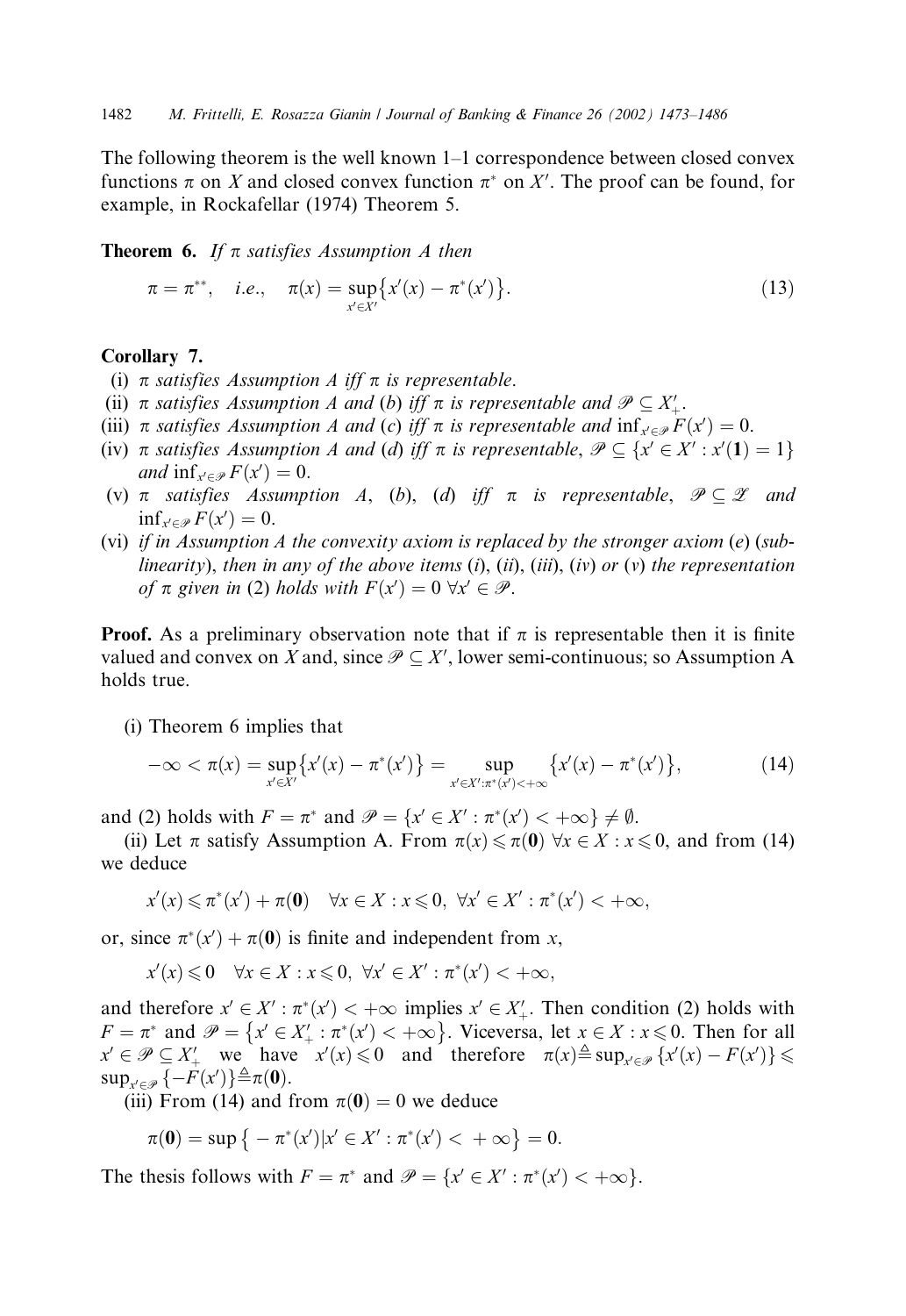(iv) From (14) and from  $\pi(\alpha) = \alpha$ ,  $\forall \alpha \in \mathbb{R}$ , we deduce

$$
\pi(\alpha)=\sup_{x'\in X':\pi^*(x')<+\infty}\bigl\{\alpha x'(1)-\pi^*(x')\bigr\}=\alpha\quad\forall\alpha\in\mathbb{R}.
$$

Therefore

$$
\alpha[x'(1)-1]\leqslant \pi^*(x')\quad \forall x'\in X': \pi^*(x')<+\infty\quad \forall \alpha\in\mathbb{R}.
$$

Since  $|\alpha|$  may become arbitrarily large,  $x' \in X' : \pi^*(x') < +\infty$  implies  $x'(1) = 1$ . Condition Eq. (2) holds with  $F = \pi^*$  and  $\mathcal{P} = \{x' \in X' : x'(1) = 1 \text{ and } \pi^*(x') <$  $+\infty$ . Since  $\pi(0) = 0$ , from (iii) we know that  $\inf_{x \in \mathcal{P}} F(x') = 0$ . Viceversa, if  $\mathscr{P} \subseteq \{x' \in X' : x'(1) = 1\}$  and  $\inf_{x' \in \mathscr{P}} F(x') = 0$  then  $\pi(\alpha) \triangleq \sup_{x' \in \mathscr{P}} \{x'(\alpha) - F(x')\} =$  $\alpha - \inf_{x' \in \mathcal{P}} F(x') = \alpha.$ 

(v) Follows as in (ii) and (iv).

(vi) The sublinearity of  $\pi$  implies the convexity of  $\pi$  and hence the representation in (14) holds. The sublinearity also implies  $\pi(\mathbf{0}) = 0$ , and therefore  $\pi^*(x) \triangleq$  $\sup_{x \in X} \{x'(x) - \pi(x)\} \geq 0$  for all  $x' \in X'$ . If  $x' \in X'$  and  $\bar{x} \in X$  satisfy  $[x'(\bar{x}) - \pi(\bar{x})] > 0$ 0 then

$$
\pi^*(x') \triangleq \sup_{x \in \mathcal{X}} \{x'(x) - \pi(x)\} \geq \sup_{\lambda > 0} \{x'(\lambda \bar{x}) - \pi(\lambda \bar{x})\} = \sup_{\lambda > 0} \{ \lambda[x'(\bar{x}) - \pi(\bar{x})]\} = +\infty.
$$

Therefore

$$
\pi^*(x') < +\infty \Rightarrow x'(x) - \pi(x) \leq 0 \quad \forall x \in X \Rightarrow \pi^*(x') \leq 0.
$$

and so  $F = \pi^* = 0$  on  $\mathcal{P} \triangleq \{x' \in X' : \pi^*(x') < +\infty\}$ . Viceversa, suppose that  $\pi$  is representable with  $F = 0$  and  $\mathcal{P} \subseteq X'$ , i.e.,

$$
\pi(x) = \sup_{x' \in \mathcal{P}} \{x'(x)\} < +\infty \quad \forall x \in X.
$$

Then  $\pi$  is lower semi-continuous and satisfies (e) (and consequently Assumption A). If  $\mathcal{P} \subseteq X'$ , then  $\pi$  satisfies also (b). If  $\mathcal{P} \subseteq \{x' \in X': x'(1) = 1\}$  then  $\pi$  satisfies also (d). If  $\mathscr{P} \subseteq \mathscr{Z}$ , then  $\pi$  satisfies (b) and (d).  $\Box$ 

Let us recall some simple consequences of the assumption of convexity or sublinearity. We will assume that  $\pi(0) = 0$ , which is quite natural from the financial point of view.

**Remark 8.** Assume that  $\pi : X \to \mathbb{R}$  satisfies  $\pi(\mathbf{0}) = 0$ .

If  $\pi$  is convex then:

(h)  $\pi(\alpha x) \leq \alpha \pi(x)$ ,  $\forall \alpha \in [0, 1]$ ,  $\forall x \in X$ ; (l)  $\pi(\alpha x) \geq \alpha \pi(x)$ ,  $\forall \alpha \in (-\infty, 0] \cup (1 + \infty)$ ,  $\forall x \in X$ ;  $(m) \pi(x - y) \geqslant -\pi(-x) - \pi(y), \forall x, y \in X.$ If  $\pi$  is convex and positive then: (n)  $x \geq 0 \Rightarrow \pi(x) \geq 0, \forall x \in X$ .

If  $\pi$  is convex and lower semi-continuous then axioms (b) (positivity) and (b') (monotonicity) are equivalent.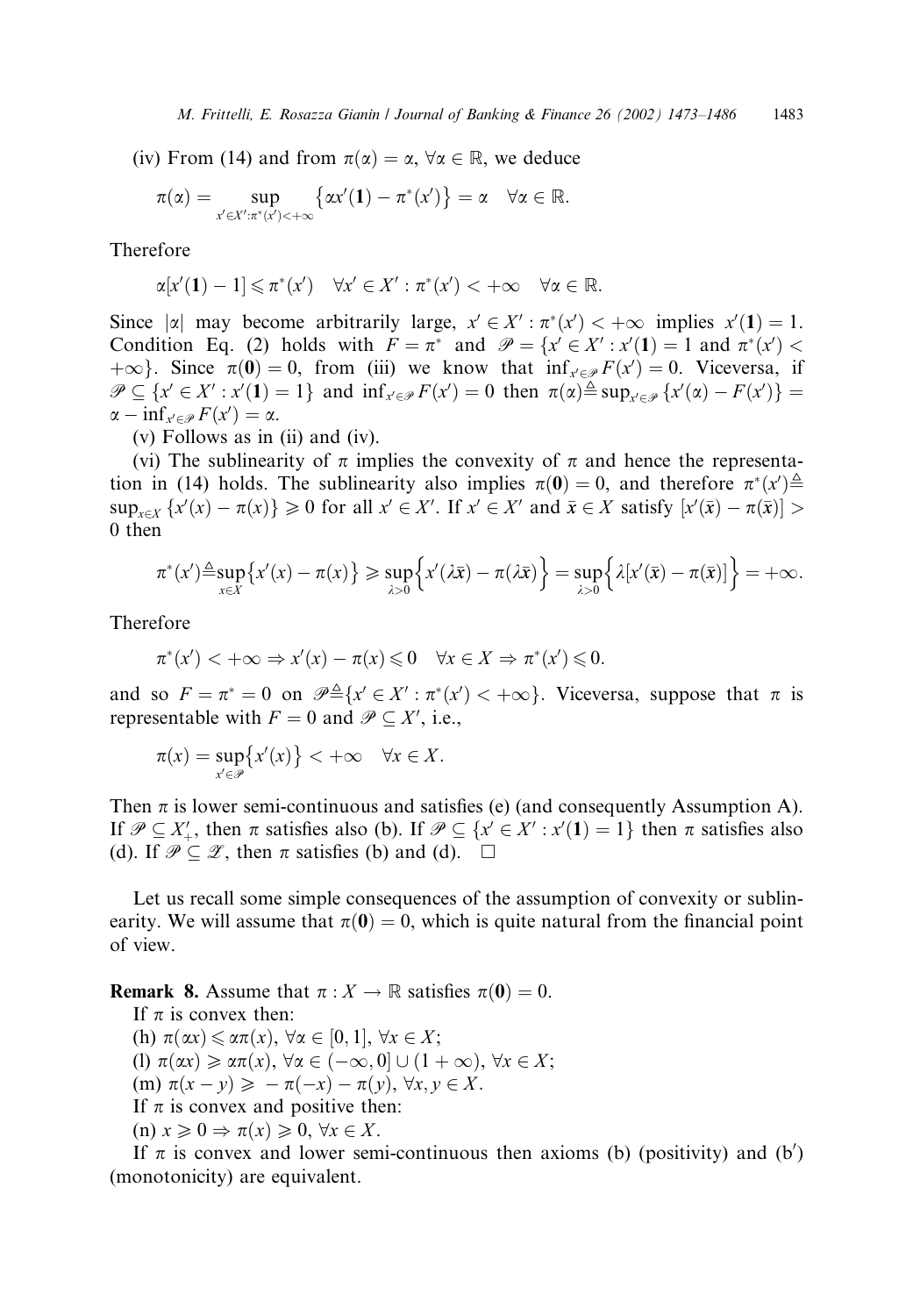1484 M. Frittelli, E. Rosazza Gianin / Journal of Banking & Finance 26 (2002) 1473–1486

If  $\pi$  is convex and lower semi-continuous then axioms (d) (constancy) and (g) (translability) are equivalent.

**Proof.** (h) For any  $\alpha \in [0, 1]$  and  $x \in X$ , we have

$$
\pi(\alpha x) = \pi(\alpha x + (1 - \alpha)\mathbf{0}) \leq \alpha \pi(x) + (1 - \alpha)\pi(\mathbf{0}) = \alpha \pi(x).
$$

(l) For any  $x \in X$  we have:

$$
0 = \pi(\mathbf{0}) = \pi(\frac{1}{2}x + \frac{1}{2}(-x)) \leq \frac{1}{2}\pi(x) + \frac{1}{2}\pi(-x),
$$

and therefore

$$
\pi(x) \geqslant -\pi(-x). \tag{15}
$$

From (h) we get, for any  $\alpha > 1$ ,

$$
\pi(x) = \pi\left(\frac{1}{\alpha}\alpha x\right) \leqslant \frac{1}{\alpha}\pi(\alpha x).
$$

For any  $\alpha \in [-1,0)$  we get

$$
\pi(\alpha x) \geqslant -\pi(-\alpha x) \geqslant \alpha \pi(x),
$$

where the first inequality comes from  $(15)$  and the second one from  $(h)$ , since  $(-\alpha) \in (0, 1].$ 

If  $\alpha < -1$ , then  $\frac{1}{\alpha} \in (-1, 0)$  and from the previous case we get

$$
\pi(x) = \pi\left(\frac{1}{\alpha}\alpha x\right) \geqslant \frac{1}{\alpha}\pi(\alpha x).
$$

(m) For any  $x, y \in X$ , we have

$$
\pi(-\frac{1}{2}y) = \pi(-\frac{1}{2}x + \frac{1}{2}(x - y)) \le \frac{1}{2}[\pi(-x) + \pi(x - y)],
$$
  

$$
\pi(x - y) \ge 2\pi(-\frac{1}{2}y) - \pi(-x) \ge -\pi(y) - \pi(-x),
$$

where the last inequality is due to property (l).

(n) If  $x \ge 0$  then  $\pi(-x) \le 0$  and, from (15),  $-\pi(x) \le \pi(-x) \le 0$ .

Obviously (b') implies (b). To show the converse, from  $\sup_{x' \in \mathcal{P}} A(x')$  –  $\sup_{x' \in \mathcal{P}} B(x') \leq \sup_{x' \in \mathcal{P}} \{A(x') - B(x')\}$  and the representation given in (2), we get

$$
\pi(x) - \pi(y) = \sup_{x' \in \mathcal{P}} \{x'(x) - F(x')\} - \sup_{x' \in \mathcal{P}} \{x'(y) - F(x')\}
$$
  

$$
\leq \sup_{x' \in \mathcal{P}} \{x'(x - y)\} \leq 0,
$$

since  $\mathscr{P} \subseteq X'_{+}$  (from Corollary 7 (ii)) and  $x - y \le 0$ .

To prove the last sentence, suppose (d) is satisfied. From (2) and Corollary 7 (iv), it follows that, for any  $x \in X$  and  $\gamma \in \mathbb{R}$ ,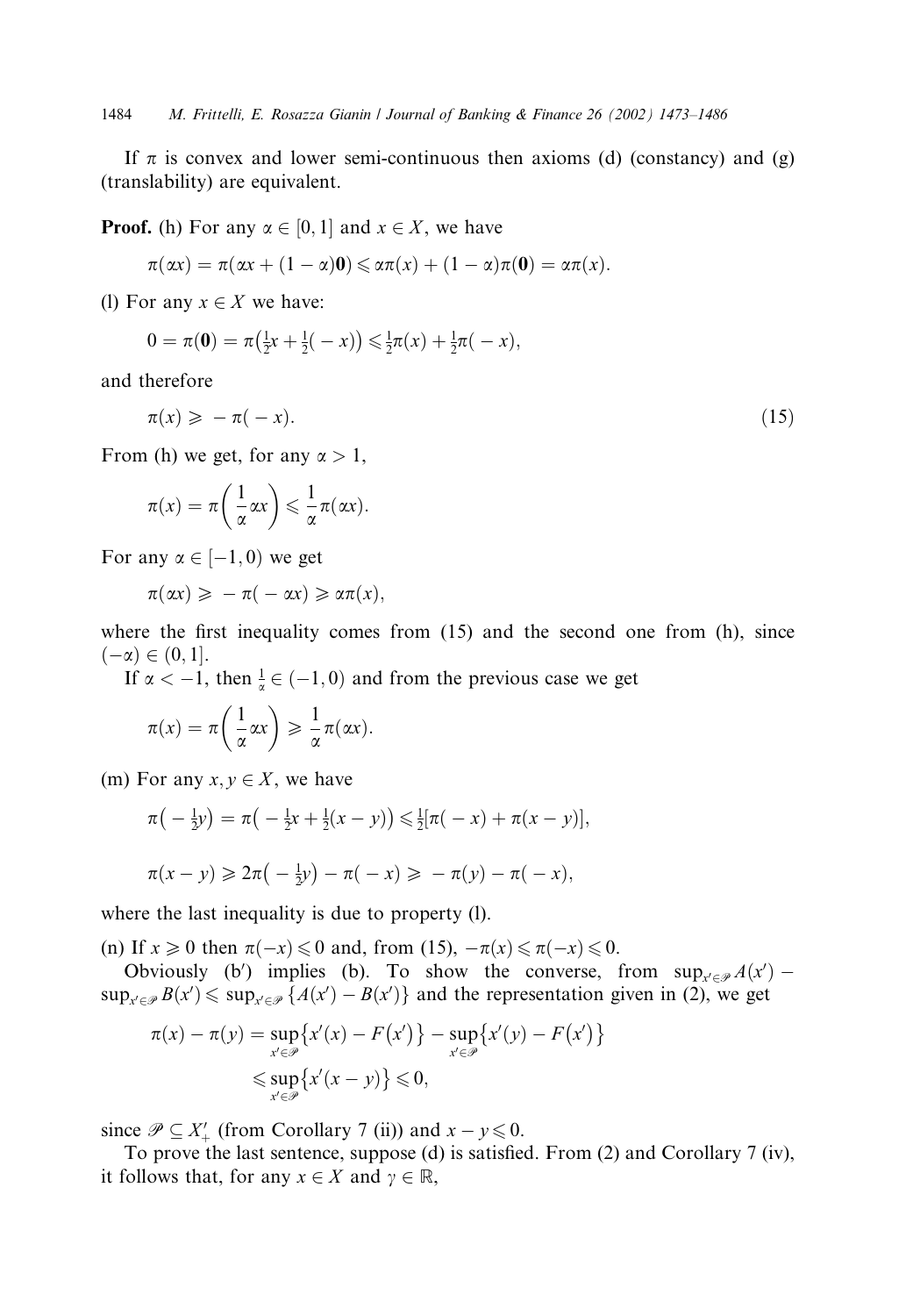$$
\pi(x + \gamma) = \sup_{x' \in \mathcal{P} \subseteq \{x' \in X': x'(1) = 1\}} \{x'(x + \gamma) - F(x')\}
$$
  
= 
$$
\sup_{x' \in \mathcal{P} \subseteq \{x' \in X': x'(1) = 1\}} \{x'(x) + \gamma - F(x')\} = \pi(x) + \gamma.
$$

Viceversa, if (g) is satisfied, then (d) follows immediately by taking  $x = 0$ .  $\Box$ 

**Remark 9.** If  $\pi : X \to \mathbb{R}$  satisfies  $\pi(0) = 0$ , which ever two axioms, among convexity (CO) subadditivity (SA) positive homogeneity (PH), hold true, then the other one holds true as well. Note that PH implies  $\pi(0) = 0$ , but SA and CO do not. For example, if  $\pi : L^{\infty} \to \mathbb{R}$  is defined by  $\pi(x) = E_P[x] + 1$  then  $\pi(0) = 1$ , SA and CO are satisfied but not PH.

**Proof.** SB and PH implies CO:  $\pi(\alpha x + (1 - \alpha)y) \le \pi(\alpha x) + \pi((1 - \alpha)y) = \alpha \pi(x) +$  $(1-\alpha)\pi(y).$ 

PH and CO implies SA:  $\frac{1}{2}\pi(x+y) = \pi(\frac{1}{2}x + \frac{1}{2}y) \le \frac{1}{2}\pi(x) + \frac{1}{2}\pi(y)$ .

SA and CO implies PH: Let  $\alpha \ge 0$  and  $\alpha = |\alpha| + \text{mant}(\alpha)$ , where  $|\alpha| \in \mathbb{N}$  and  $\text{mant}(\alpha) \in [0, 1)$ . From SA, by induction, we have:

$$
\pi(nx) \leqslant n\pi(x), \quad \forall n \in \mathbb{N}.\tag{16}
$$

Therefore:

$$
\pi(\alpha x) = \pi([\alpha]x + \text{mant}(\alpha)x) \le \pi([\alpha]x) + \pi(\text{mant}(\alpha)x)
$$
  

$$
\le [\alpha]\pi(x) + \text{mant}(\alpha)\pi(x) = \alpha\pi(x), \quad \forall \alpha \ge 0,
$$

where the last inequality follows from Eq. (16) and (h). From (l) we deduce:

$$
\pi(\alpha x)=\alpha\pi(x), \quad \forall \alpha\geqslant 1.
$$

Hence, for  $\alpha \in (0, 1)$ ,

$$
\pi(x) = \pi\left(\frac{1}{\alpha}\alpha x\right) = \frac{1}{\alpha}\pi(\alpha x). \quad \Box
$$

**Remark 10.** Assume that  $\pi : X \to \mathbb{R}$  is sublinear. Then  $\pi$  is convex,  $\pi(0) = 0$  and:

- (p)  $\pi(ax) \geq a\pi(x)$ ,  $\forall a \in \mathbb{R}, \forall x \in X$ ;
- (q)  $\pi(x y) \geq \pi(x) \pi(y)$ ,  $\forall x, y \in X$ ;
- $(\text{r}) \ \pi(x) \pi(-y) \leq \pi(x+y) \leq \pi(x) + \pi(y), \quad \forall x, y \in X.$

Axioms (d) (constancy), (f) (normality) and (g) (translability) are equivalent. Axioms (b) (positivity) and  $(b')$  (monotonicity) are equivalent.

Proof. Property (p) follows from (l) and positive homogeneity. The subadditivity of  $\pi$  implies (q), since

$$
\pi(x) = \pi(x - y + y) \leq \pi(x - y) + \pi(y).
$$

(r) Follows from the subadditivity of  $\pi$  and from (q), replacing y with  $-y$ . The conditions  $\pi(1) = 1$  and  $\pi(-1) = -1$  are equivalent to  $\pi(\alpha) = \alpha$ , for all  $\alpha \in \mathbb{R}$ , and so